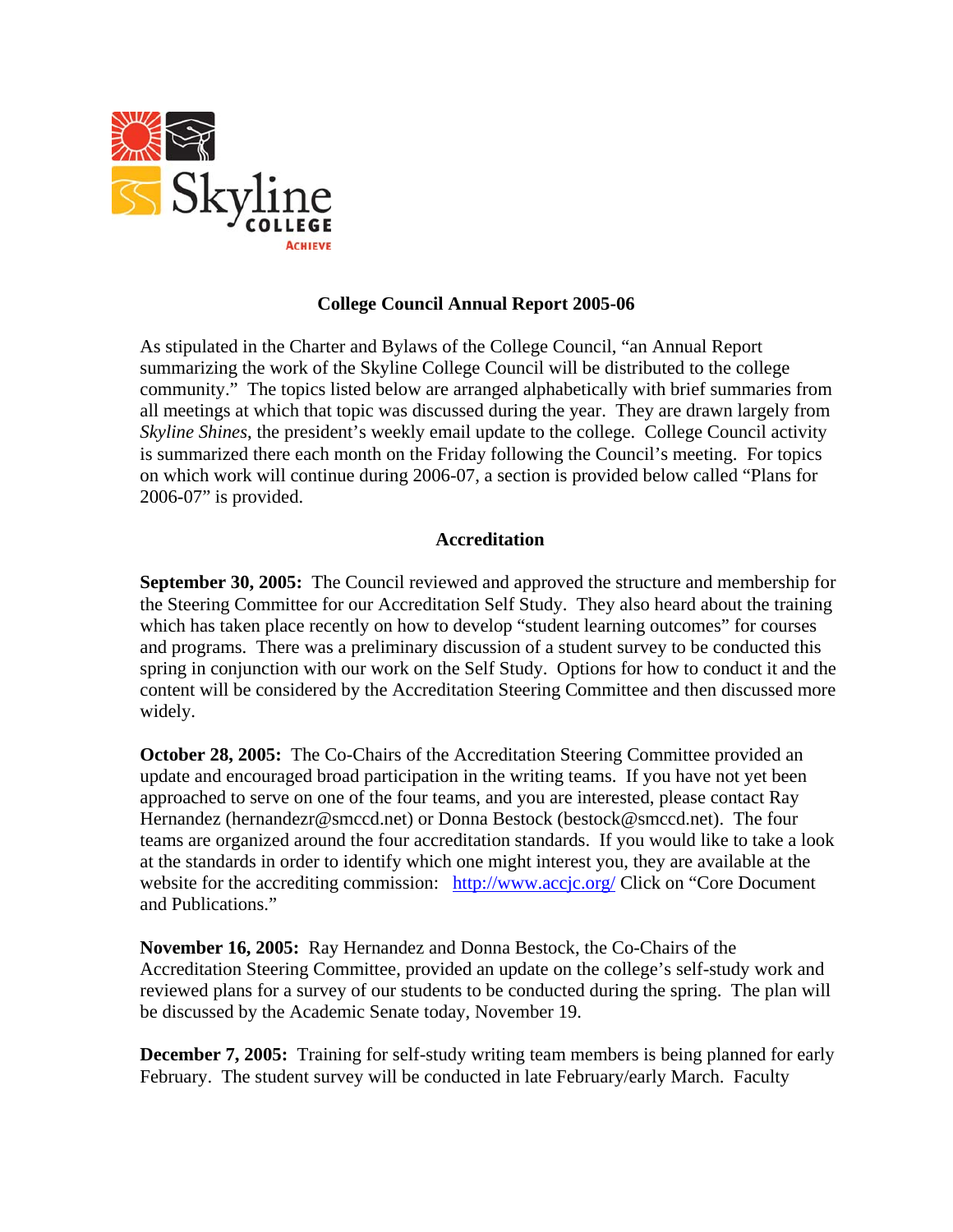whose classes are selected for the survey sample will be contacted to request their participation.

January 25, 2006: Co-Chairs of the Accreditation Steering Committee, Ray Hernandez and Donna Bestock, updated the Council on self study activities, including invitations to potential self-study writing team members.

**March 22, 2006:** Co-Chairs of the Accreditation Steering Committee, Ray Hernandez and Donna Bestock, updated the Council on self study activities.

**May 19, 2006:** The Co-Chairs, Steering Committee and all the Writing Teams were congratulated for the completion of a draft by the end of this term.

**Plans for 2006-07:** The Council will continue to receive monthly updates on the self-study process and to advise the Steering Committee Co-Chairs. The self-study will be completed during this year and submitted to the Accrediting Commission for Community and Junior Colleges at the end of the academic year.

## **Art on Campus**

**September 30, 2005:** The Council received the report of the Art on Campus Task Force and its recommended guidelines for art on campus. The recommendations will be discussed by each of the constituent groups and the item is slated for action at the October 26 College Council meeting.

**October 28, 2005:** Art on Campus Task Force recommendations: The Council approved these recommendations. We will now begin to implement them, with Council involved in shaping the approach.

**January 25, 2006:** Art on Campus project: The permanent Art on Campus committee will now be formed, and it will begin the process of identification of sites and art works for the college.

**Plans for 2006-07:** The Art on Campus Committee has been formed and will begin to meet during the fall and to initiate the process for selecting specific works of art for the college.

# **ASSC Election Update**

**April 26, 2006:** The Council discussed efforts to recruit students for ASSC roles for 2006- 07.

### **Bond Implementation**

**November 16, 2005:** The Council discussed the kinds of capital improvements which will be made possible by the passage of Measure A.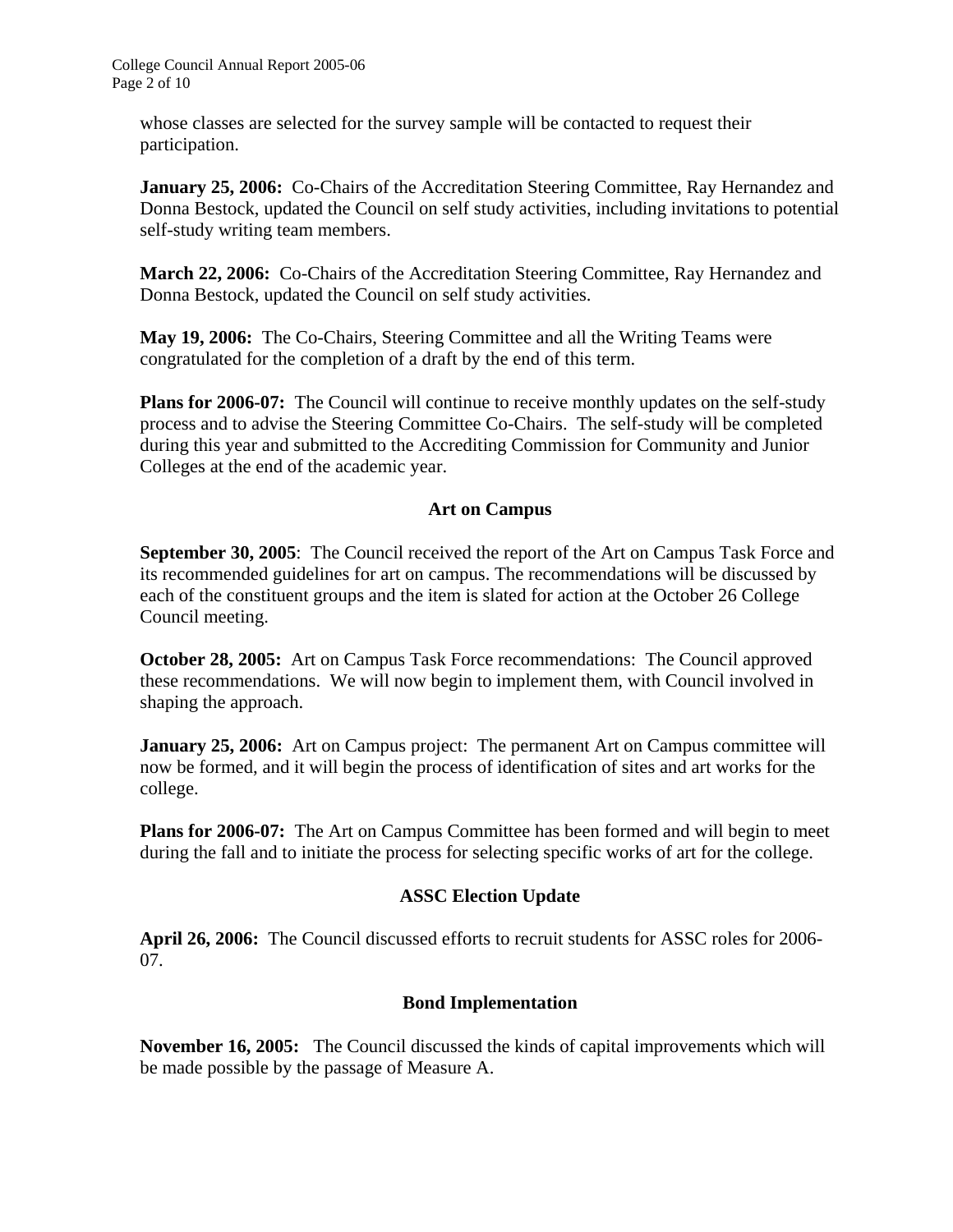## **Budget Update**

**April 26, 2006:** The Council reviewed the process and timeline for development of the 2006-07 budget for the college.

**May 19, 2006:** Eloisa Briones provided an update on the status of the college's budget for 2006-07.

## **College Council Agenda Planning Table**

**January 25, 2006:** The Council received a draft timeline for items that will be coming to the College Council over the next year, to help ensure that they come to the Council in a timely way, having been discussed by the constituent groups in advance. The Planning Table will be discussed at the next meeting.

**March 22, 2006:** The Council reviewed and revised the draft timeline for items that will be coming to the College Council over the next year, to help ensure that they come to the Council in a timely way, having been discussed by the constituent groups in advance.

## **Community College Ballot Initiatives**

**March 22, 2006:** The Council received a briefing on a ballot initiative related to community colleges which is proposed for the November ballot by the Californians for Community Colleges.

### **Educational and Facilities Master Planning Project**

(see also Institutional Planning Committee (IPC) Updates)

**February 16, 2006:** The regularly scheduled College Council meeting was replaced by a meeting of the Educational and Facilities Master Planning strategy sessions, in which the Council members participated. The discussion was called "Shaping our Future": educational and facilities master planning update. Educational planning consultant, Rick Voorhees, held numerous interviews and this week and conducted the first "strategy sessions" with the Institutional Planning Committee, the College Council, and a subgroup of our EFMP Task Force (Educational and Facilities Master Planning), along with some students and community members. He shared a draft of his external environmental scan and some draft "planning assumptions." Cathy Hasson, Director of Planning, Research and Institutional Effectiveness, will be providing those for everyone's information and input via email shortly and she will also be posting this material on her website. Also out there will be the detailed schedule for all of this planning work:

- March 29, Town Hall Forum with Rick Voorhees concerning our Educational Master Plan, 12:45-1:45, Room 1219B
- April 6, Town Hall Forum with Steinberg Architects concerning our Facilities Master Plan, 1:00-2:30, Room 2306
- April 27, Town Hall Forum with Rick Voorhees concerning our Educational Master Plan, 1:00-3:00, Room 2306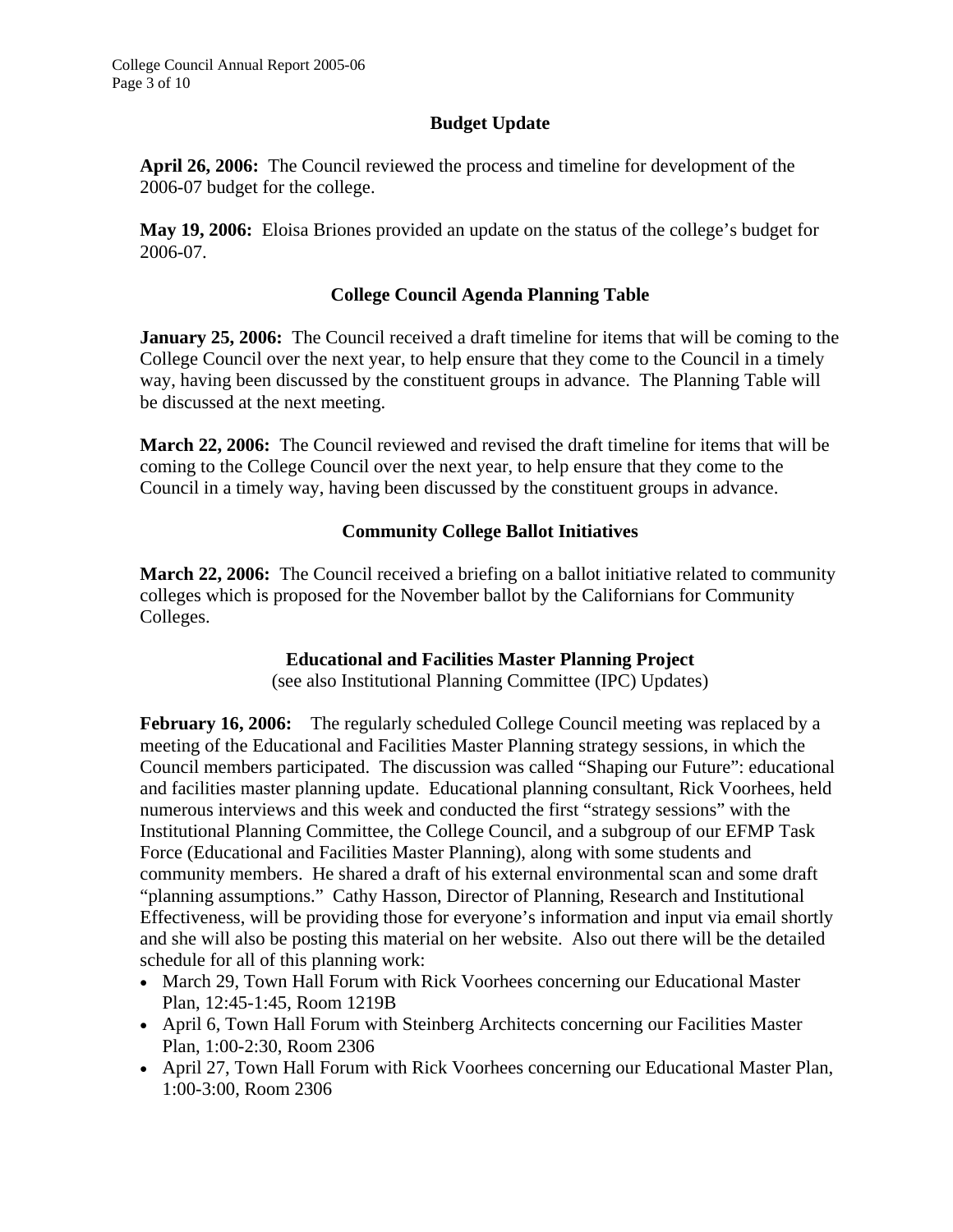• May 11, Town Hall Forum with Steinberg Architects concerning our Facilities Master Plan, 1:00-3:00 Room 2306.

In addition, various draft materials related to these projects will be provided on our website with opportunities for electronic feedback along the way.

**March 22, 2006**: The Council reviewed the current status and timeline for this project and next steps in it, including the various meetings which have taken place with the educational planning consultant, Rick Voorhees, and the master architect, Steinberg Architects, and the college forums which are planned in the next couple of months. Next week, on March 29, there will be a Town Hall Forum focused on the Educational Master Plan, and the following week, on April 6, there will be a Town Hall Forum focused on the Facilities Master Plan. (Separate notices are going out college-wide announcing both of these.)

**April 26, 2006:** The Council reviewed plans for the Town Hall Forums on April 26 (Draft Education Master Plan) and May 11 (Draft Facilities Master Plan). (The Town Hall Forum on the Draft Education Master Plan on Thursday was well attended and discussion was lively and valuable.) The Draft Education Master Plan is available on the website at [EFMPP a](http://www.smccd.net/accounts/skypro/Ed%20Facilities%20Master%20Plan%2006/education_and_facilities_master.htm)nd additional ideas and comments were invited, to be submitted to Cathy Hasson.

**May 19, 2006**: The Council discussed the work on the Master Plan to date, including the two alternative approaches which have been discussed at the college in recent weeks, along with the ideas proposed for blending the two into a single final approach which will be presented to the Board in June. The college's EFMP Task Force will be convened immediately to work with Steinberg Architects on this final approach.

**Plans for 2006-07:** The Educational and Facilities Master Planning Project task force along with the Institutional Planning Committee (IPC) will review the plan and begin to develop an implementation schedule for many of the recommendations and suggestions in the Educational Master Plan.

### **EEOAC (Equal Employment Opportunity Advisory Committee)**  (See also SEEED Diversity Days)

**September 30, 2005:** The Council discussed the proposed new name and charge for the EEOAC. The proposal involves a broadening of the charge beyond employment issues to issues of equal employment, equity more generally and diversity. The proposed name is Stewardship for Equity, Equal Employment and Diversity (SEEED) Advisory Committee. This item will be discussed by each of the constituent groups and action is slated for the October 26 College Council meeting.

**October 28, 2005:** The Council approved the revised name and charge. The new name for the committee is now Stewardship for Equity, Equal Employment and Diversity (SEEED) Advisory Committee. The SEEED committee has already had a detailed discussion of the meaning of the term "stewardship" and is working on a series of specific ideas to carry it out.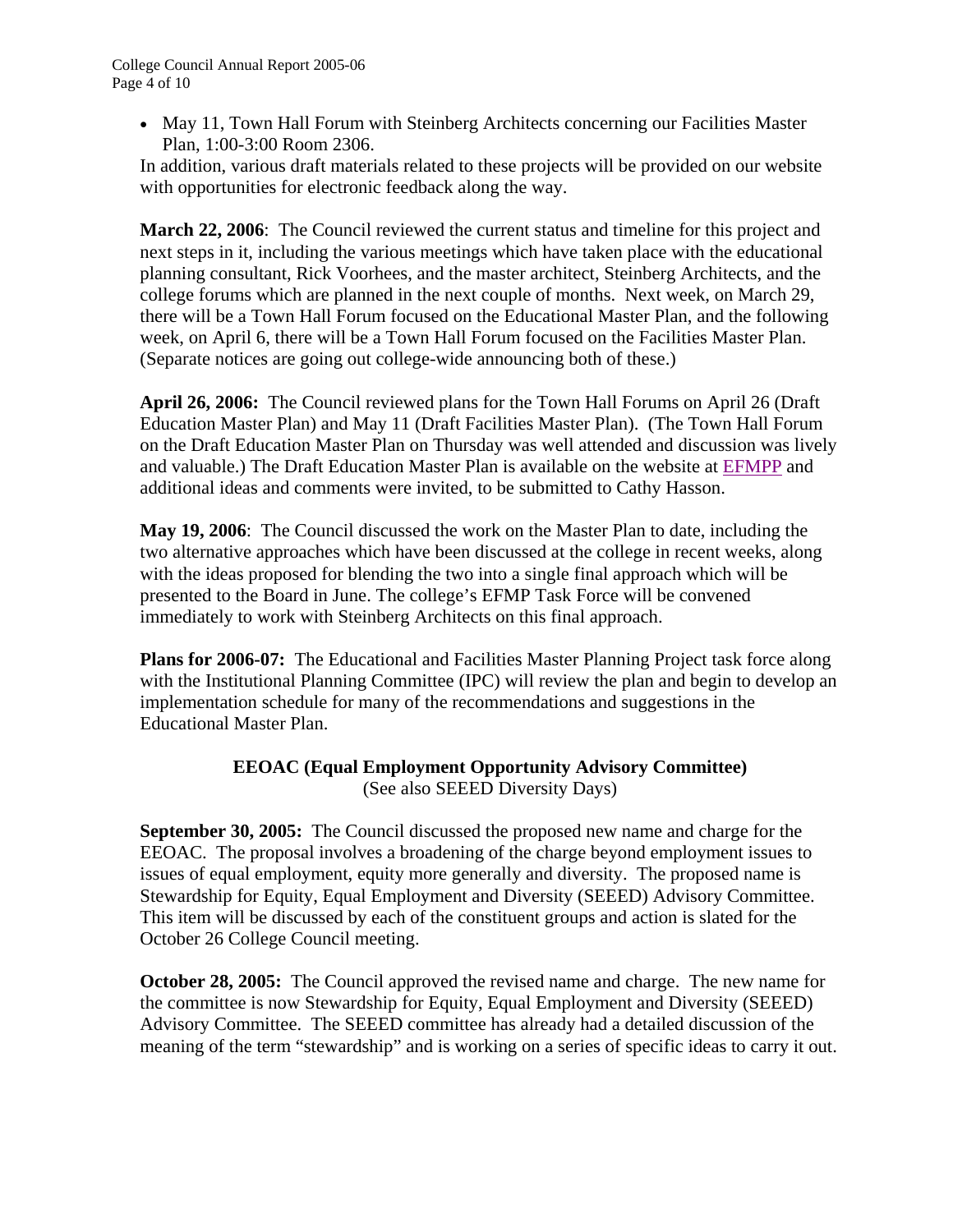**Plans for 2006-07:** SEEED is planning for the April 18-19 event, with the assistance of new Diversity Coordinator, Rosie Bell.

#### **Emergency Preparedness**

**September 30, 2005**: The council reviewed plans for the college's Emergency Response training and drill slated for October 19-20.

#### **Fresh Look Project**

**November 16, 2005**: The Council received an update on the status of the Fresh Look Project, the student focus groups and the draft recommendations from the consultant, Mission Minded. The Fresh Look Advisory Group was slated to review the draft recommendations the following day (and did so on Thursday). Following that meeting, the recommendations will be finalized and submitted to the college.

**December 7, 2005**: The Council received a report on the draft recommendations from the project. As they are finalized, the Council will be involved in the implementation plans.

**January 25, 2006:** The Council was updated on plans to begin to implement the new "visual identity" standards recommended from this project soon. The Fresh Look Advisory Group and the College Council will meet on Monday to begin discussions with our consultant, Mission Minded, about redesign of our logo. We will also be moving toward selection of a "tagline" for Skyline College.

**March 22, 2006:** The Council was updated on the work of the Fresh Look Advisory Group and the redesign of our logo and selection of a "tagline" for Skyline College. It was agreed that our tagline will be "Achieve."

**April 26, 2006:** The Council reviewed the report on the recent focus groups on the logo. Concerns were expressed about the process so far and about the logo options. After discussion it was concluded that although the process followed was consistent with what had been planned and published, some members of the college would like more input to the logo design. Options for how to proceed from here were considered. The Fresh Look Advisory Group will meet May 8 to consider the results of the focus groups and the options for next steps.

**May 19, 2006:** The Council reviewed the poll results on the logo redesign project and discussed what needs to be taken into account in the timing and method of the rollout of the new logo.

**Plans for 2006-07:** The Council will continue to be briefed on and give advice about the rollout of the new logo and on the redesign of the college website.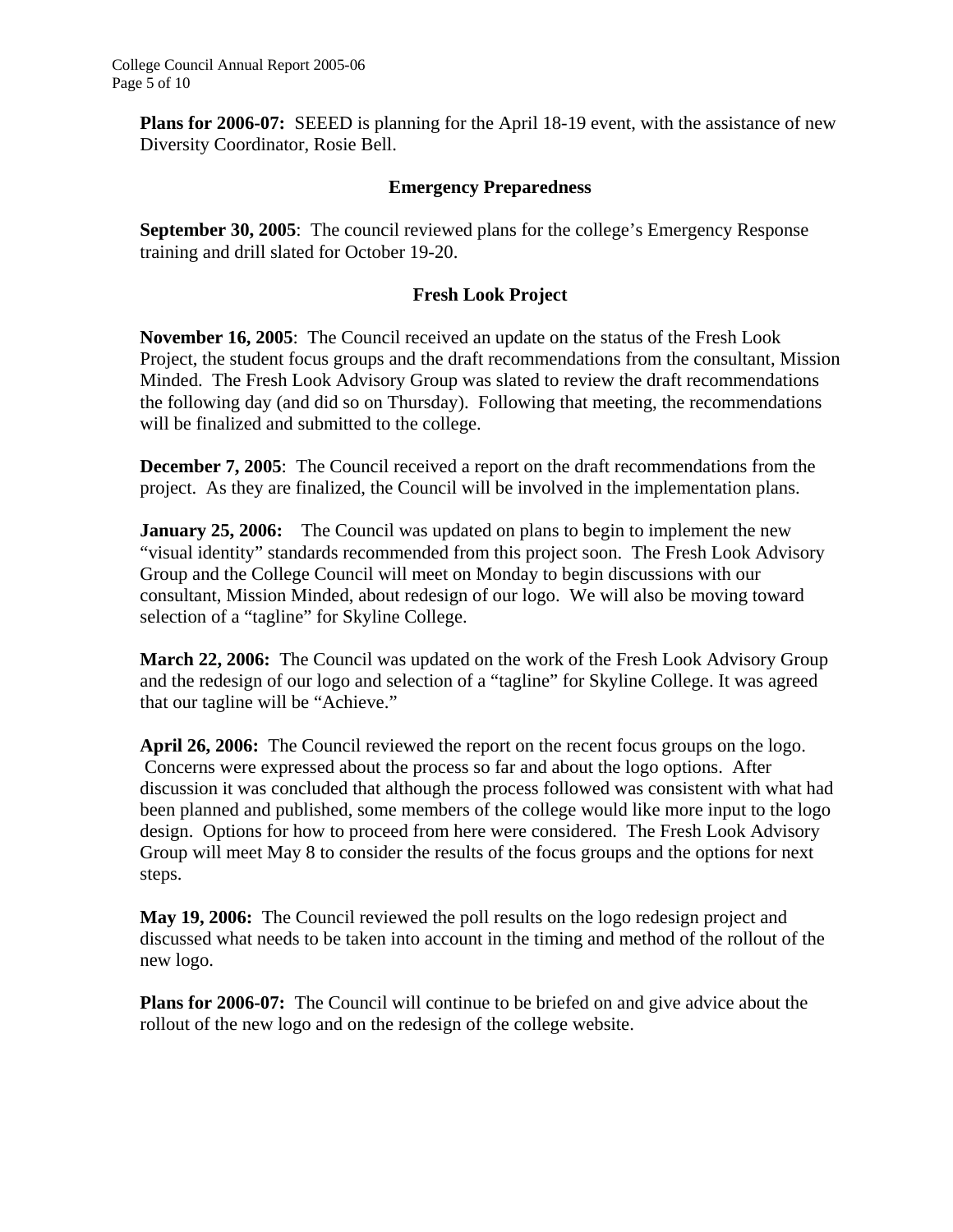#### **Institutional Planning Committee (IPC) Updates**

(See also Educational and Facilities Master Planning Project)

**November 16, 2005**: Cathy Hasson, Director of Planning, Research and Institutional Effectiveness, reviewed the revisions to the college's planning model which have been under discussion by both the College Council and the Institutional Planning Committee. The revisions include the creation of some college wide "strategies" that link our broad college goals with our more concrete and specific unit objectives. The identification of those strategies will allow us to assess our progress toward the goals. She also provided a proposed revision to the Charter and Bylaws for the IPC. The Council was generally comfortable with them. They will be reviewed by the constituent groups and then finalized by the College Council.

**December 7, 2005**:This item was presented by Cathy Hasson, Director of Research, Planning and Institutional Effectiveness, at the last meeting. The Senate will review it before final action by the College Council in January.

**January 25, 2006**: The Council received an update by Cathy Hasson on planning projects under way and about to begin:

- a) **IPC Charter and Bylaws:** The Council reviewed the revised charter and bylaws for the Institutional Planning Committee and expects to take final action after the Academic Senate has completed its review.
- b) **Year End Report, 2004-05:** Council members were provided with a copy of report and the goals and activities achieved college wide, broken down by division, for last year. The full document is also available on our website at http://www.smccd.net/accounts/skypro/home.html under Planning.
- c) **Skyline Educational Planning Project and District Facilities Master Planning:**  The college is moving ahead on the Institutional Planning Committee's recommendation to undertake an Educational Plan for Skyline. This will inform the Facilities Master Planning which is being done district wide in relation to the passage of the facilities bond measure last November. The Council reviewed the plans and timeline for college wide involvement in both of these projects. President Morrow indicated that she would be sending out a message entitled *Shaping Our Future—An Open Letter to Skyline College*, with more details about this process and about the whole array of important projects taking place this spring at Skyline.

### **Leadership Retreat**

**April 26, 2006**: Plans were made for another leadership retreat next fall, once again to include the Management Council and the College Council.

### **Matriculation Plan**

**October 28, 2005:** The college's matriculation plan, to be submitted to the state chancellor's office, was reviewed.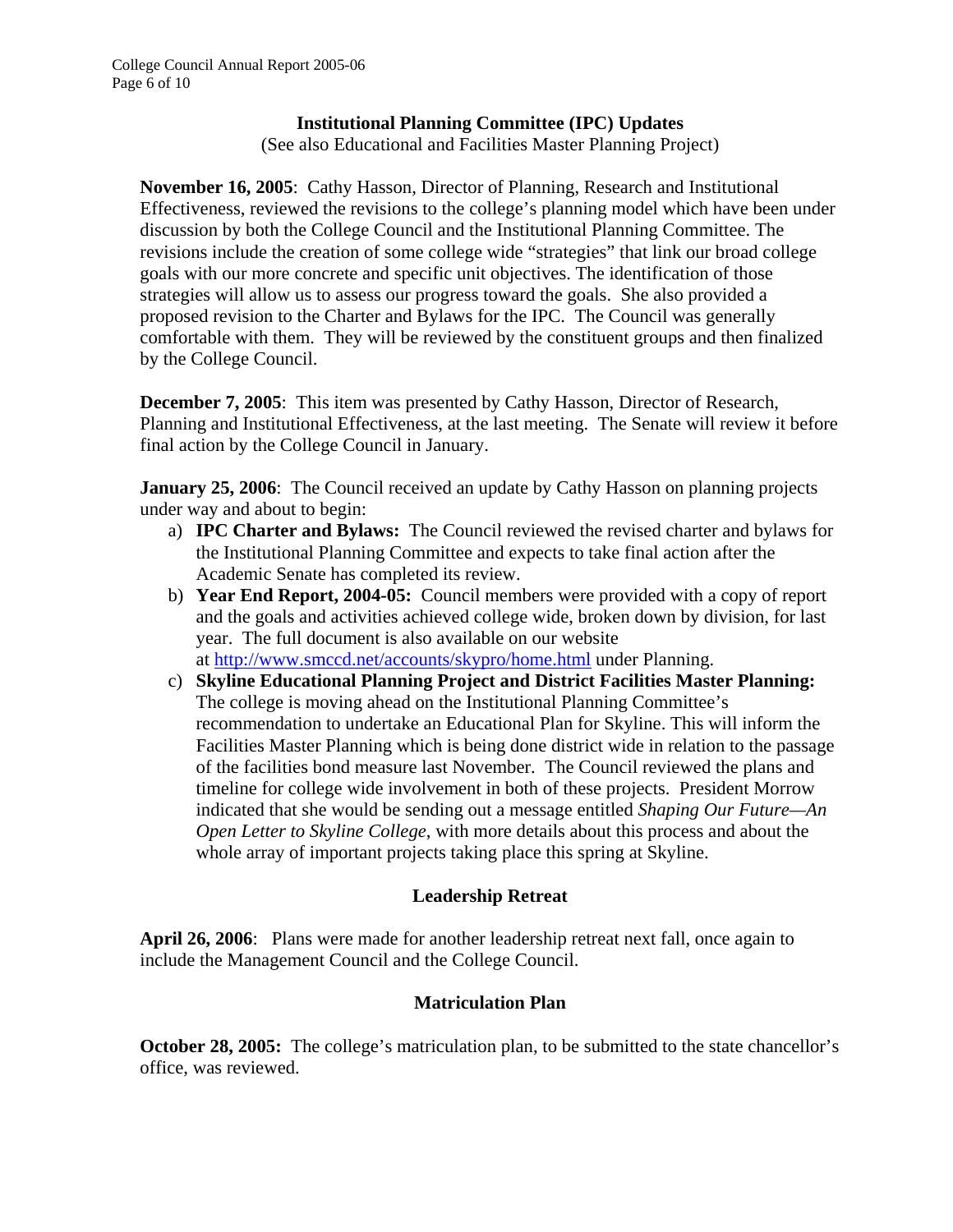#### **Mission Statement**

**April 26, 2006:** One of our accreditation writing committees, Standard I (Institutional Mission and Effectiveness), in the course of their work on our self-study, noticed a couple of issues with our current Mission statement: it is no longer current, and it needs to be approved by the Board. It is attached, and can also be found on the [IPC website.](http://www.smccd.net/accounts/skypro/IPC/index.htm) The process for updating the mission statement was discussed and was referred to the Institutional Planning Committee to work out the details of the timeline and process and bring a recommendation back to the Council. Our hope is to complete our work during the fall in order to synchronize the new mission statement with our planning cycle.

**Plans for 2006-07:** The college will engage in a renewal of the current vision and mission during the fall 2006 semester in order to synchronize with the college's planning cycle and make use of new information that has surfaced from our recent education master plan. The process will encompass a review of the college's purpose and an assessment of where the college wants to be in ten years. The Institutional Planning Committee (IPC) will lead the process and will facilitate input from all constituency groups.

#### **Parking**

**January 25, 2006:** The Council reviewed the status of parking at Skyline. It was noted that the Office of Vice President of Student Services has been compiling data on parking spaces available at various times of the day during the first two weeks and that this information would be emailed to the members shortly.

### **Program Review Summary**

**December 7, 2005:** The Council reviewed the summary of the program reviews for the 2003-04 year and discussed the numerous ways in which this information is utilized in the decision-making process. The summary is available at http://www.smccd.net/accounts/skycurr/PROGREV.HTM Click on *2003-04 Program Review Summary*. It will be discussed by the Academic Senate this Friday.

### **SEEED Diversity Days**

(See also EEOAC)

**March 22, 2006:** The Council received an update on the work of the SEEED committee and provided input to its plans for "Diversity Days" next fall. The various ideas for the components of the event which had been submitted by Skyline faculty and staff were discussed. At the next meeting a draft program for the two-day event will be completed and shared college-wide, along with an invitation for any additional components. The event is designed to enhance the college's work on diversity, not to supplant any of the events already planned.

**Plans for 2006-07:** SEEED is planning for the April 18-19 event, with the assistance of new Diversity Coordinator, Rosie Bell.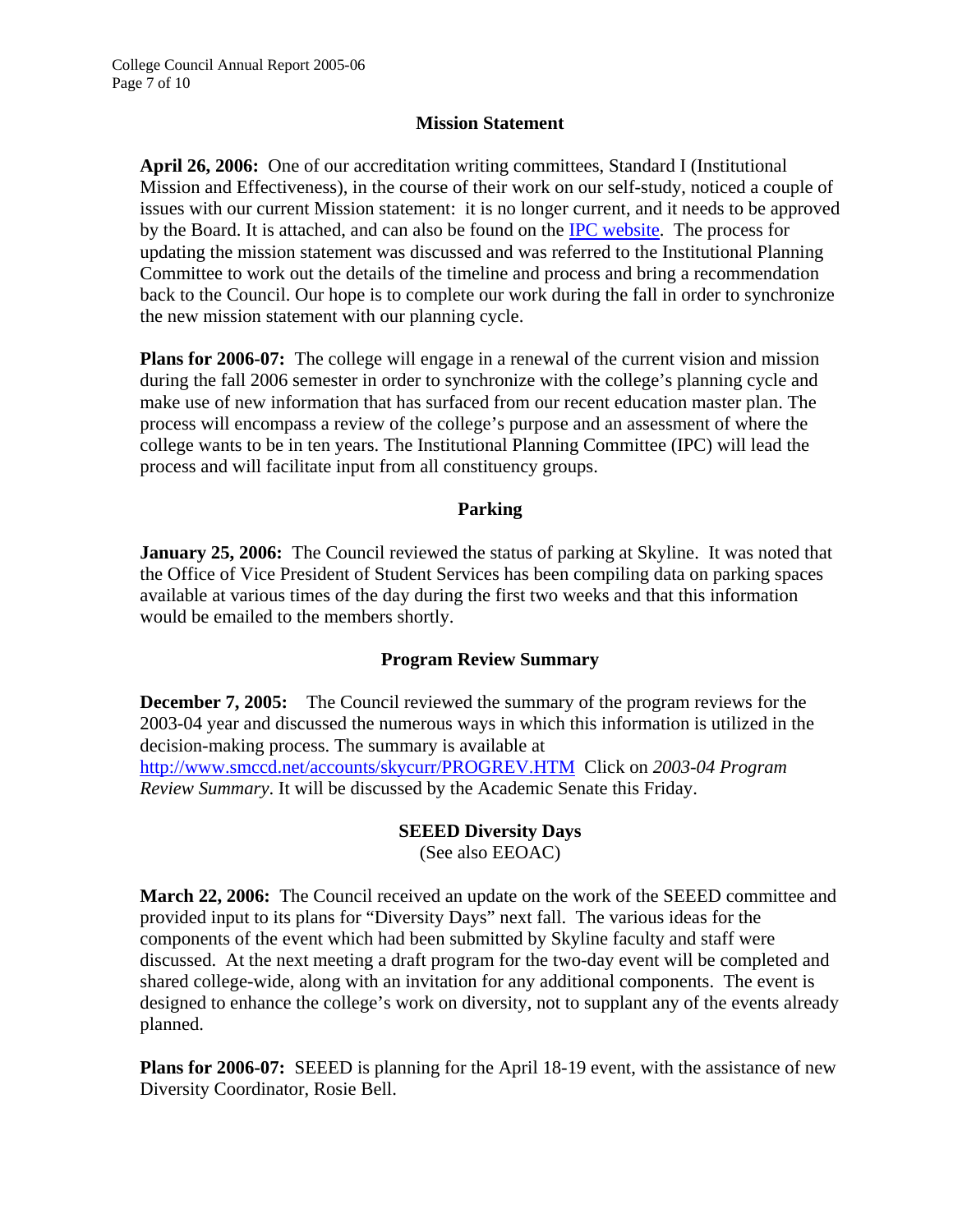## **Skyline Shines Awards**

**September 30, 2005:** The Council approved a proposal for the creation of new "Skyline Shines Awards" which would recognize two people each year, a Skyline employee and a community member who in some important way help "Skyline shine." The Council will discuss the draft criteria at the next meeting and the first awards will be given this year.

**November 16, 2005:** At the last meeting the Council approved a proposal for the creation of new "Skyline Shines Awards" which would recognize two people each year, a Skyline employee and a community member who in some important way help "Skyline shine." The criteria were revised to mirror the college's values, and the Council approved the revised draft. The timeline for this year will be drafted for consideration by the Council at its next meeting.

**January 25, 2006:** The invitation for nominations for the awards will be published shortly with a late spring deadline. The awards, one to a member of the Skyline staff and one to a community member, will be presented at Opening Day in August.

**April 26, 2006**: The Council will hold a special meeting to screen the nominees for this award. The awards will be made at Opening Day on August.

**Plans for 2006-07:** The first Skyline Shines awards were presented at Opening Day. The cycle will be repeated during this year, with nominations and selection conducted during the spring semester.

### **Smoking on Campus**

**September 30, 2005**: The Council received a report and recommendations from the Health and Safety Committee. They included identification of five areas to be identified as "Designated Smoking Areas": in the quad area between Buildings 1 and 2, in one of the circular seating areas between Buildings 2 and 3, near Building 7 at the top of the stairs, near Building 1 across from Building 8, and a location at Pac Heights. In each case benches and ashtrays would be moved to these areas and shelter would need to be provided. The cost for shelter options is being investigated. Many benches and ashtrays have already been moved away from doors, windows and vents. The committee also made signage recommendations. Establishment of "Designated Smoking Areas" would require creation of a college policy and procedures for enforcement of it. The Health and Safety Committee is drafting such a policy. Meanwhile the approach they are proposing will be discussed in each of the constituent groups, and brought back to the College Council for its October 26 College Council meeting.

**October 28, 2005:** The constituent groups are discussing the proposals for the establishment of "Designated Smoking Areas" along with other options such as a policy that Skyline be a non-smoking campus, or that the college simply continue with the status quo. The plans for pursuing this issue, regardless of which of those three approaches is ultimately selected, are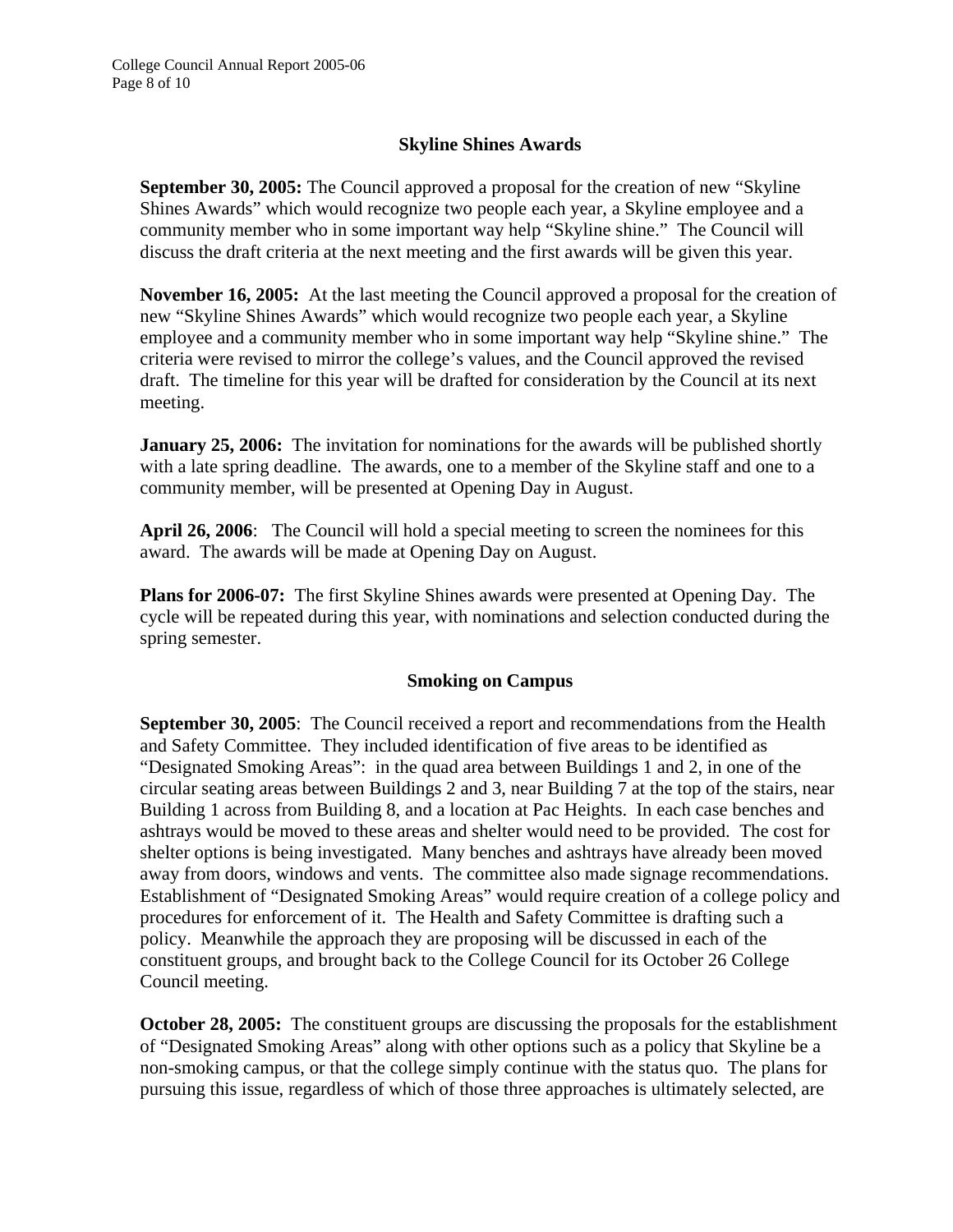likely to include a health education campaign. The final choice of the approach will not be made without broad public discussion at the college, possibly involving open forums to ensure that all voices are heard. The topic will be discussed further at the next Council meeting.

**November 16, 2005:** The College Council has been discussing our approach to smoking on campus. We are attempting to address and balance all of these issues: the legal prohibition of smoking within 20 feet of buildings, the respectful treatment of smokers, the health interests of people seeking to avoid encountering smoke, and the enforcement of whatever policy is in place. To that end, the Council has made the following recommendation to me, which I have accepted. I am verifying with legal counsel that it is workable, and assuming that it is, then **effective January 17, smoking on campus will be confined to four Designated Smoking Areas**:

- The quad between Buildings 1 and 2
- The quad between Buildings 2 and 3
- The area between Buildings 7 and 8
- A location to be identified at Pacific Heights.

All ashtrays will be moved to those locations. This change in policy will be accompanied by a college-wide forum to be jointly hosted by the Academic Senate and the Classified Council. The Associated Students may also join this effort. The forum will provide an opportunity for discussion of the policy as well as consideration of other approaches. In addition, an educational campaign will be conducted college-wide, the details of which will be discussed further at the next College Council meeting, along with establishment of the date for the college wide forum. Between now and January 17, appropriate and clear signage will be developed as well as other communication materials for faculty, staff and students.

**December 7, 2005:** The Council reviewed the plans for the new approach to smoking at the college effective January 17, including notification to faculty, staff and students, the forum, and other implementation issues. The college-wide forum slated for mid-February is designed to be an assessment of how it is working in terms of smokers and non-smokers living together at Skyline.

**January 25, 2006:** The Council reviewed the early weeks of the implementation, including the addition of a designated area near buildings 9 and 10, and planning for the forum, signage and the education campaign. The forum is being planned for early March.

**March 22, 2006:** The Council reviewed the March 15 forum and considered possible next steps. Issues raised at the forum included the suitability of some of the current designated smoking areas, the need for smoke-free entrances and pathways, signage, enforcement and shelter. The Health and Safety Committee will be asked to consider these issues at their April meeting, prepare a proposal to address them and the Council will consider that proposal at its April meeting.

**May 19, 2006**: The Council discussed refinements to the designated smoking areas and other recommendations from the Health and Safety Committee.